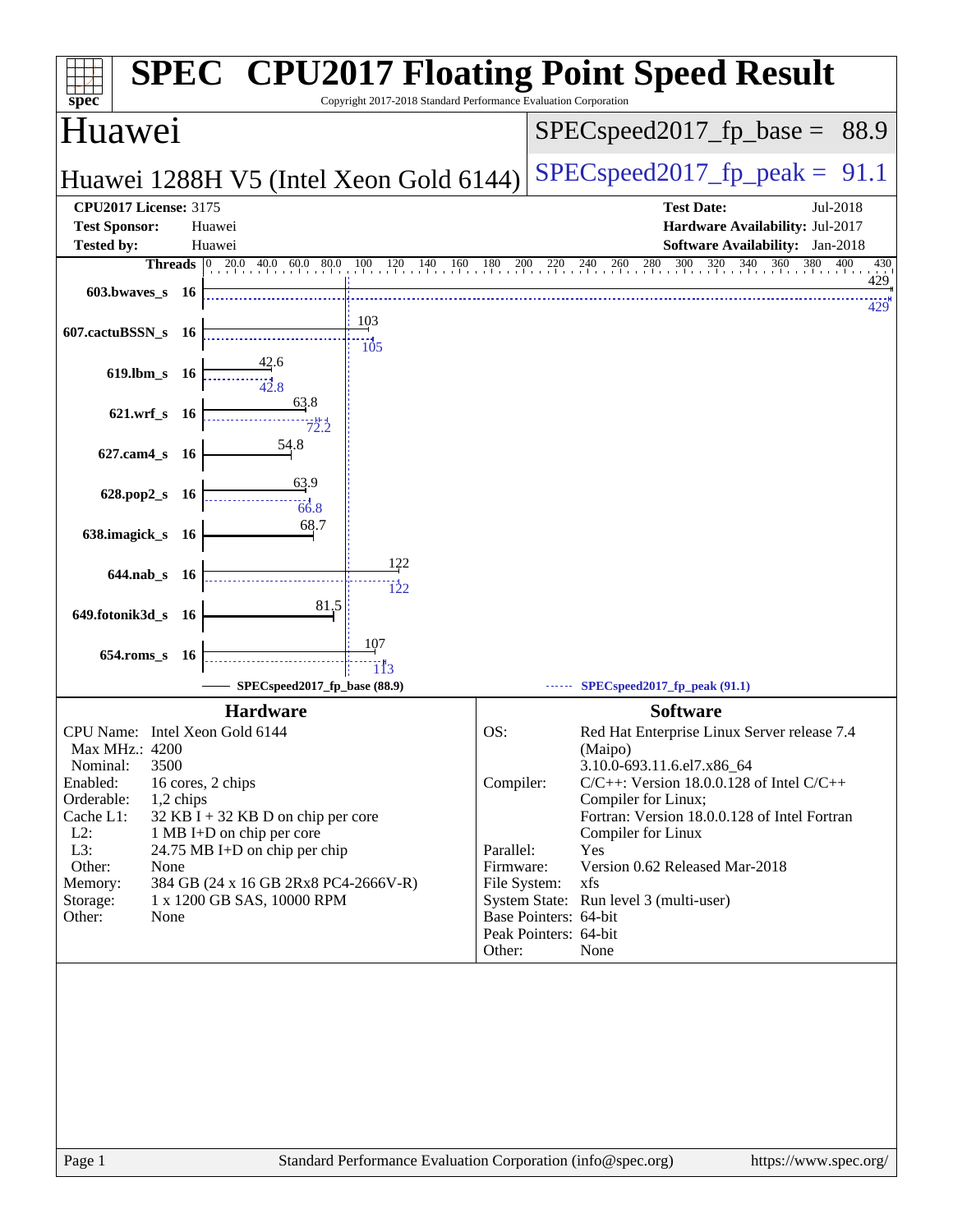#### **[spec](http://www.spec.org/) [SPEC CPU2017 Floating Point Speed Result](http://www.spec.org/auto/cpu2017/Docs/result-fields.html#SPECCPU2017FloatingPointSpeedResult)** Copyright 2017-2018 Standard Performance Evaluation Corporation Huawei Huawei 1288H V5 (Intel Xeon Gold 6144) SPECspeed 2017 fp peak =  $91.1$  $SPECspeed2017_fp\_base = 88.9$ **[CPU2017 License:](http://www.spec.org/auto/cpu2017/Docs/result-fields.html#CPU2017License)** 3175 **[Test Date:](http://www.spec.org/auto/cpu2017/Docs/result-fields.html#TestDate)** Jul-2018 **[Test Sponsor:](http://www.spec.org/auto/cpu2017/Docs/result-fields.html#TestSponsor)** Huawei **[Hardware Availability:](http://www.spec.org/auto/cpu2017/Docs/result-fields.html#HardwareAvailability)** Jul-2017 **[Tested by:](http://www.spec.org/auto/cpu2017/Docs/result-fields.html#Testedby)** Huawei **[Software Availability:](http://www.spec.org/auto/cpu2017/Docs/result-fields.html#SoftwareAvailability)** Jan-2018 **[Results Table](http://www.spec.org/auto/cpu2017/Docs/result-fields.html#ResultsTable) [Benchmark](http://www.spec.org/auto/cpu2017/Docs/result-fields.html#Benchmark) [Threads](http://www.spec.org/auto/cpu2017/Docs/result-fields.html#Threads) [Seconds](http://www.spec.org/auto/cpu2017/Docs/result-fields.html#Seconds) [Ratio](http://www.spec.org/auto/cpu2017/Docs/result-fields.html#Ratio) [Seconds](http://www.spec.org/auto/cpu2017/Docs/result-fields.html#Seconds) [Ratio](http://www.spec.org/auto/cpu2017/Docs/result-fields.html#Ratio) [Seconds](http://www.spec.org/auto/cpu2017/Docs/result-fields.html#Seconds) [Ratio](http://www.spec.org/auto/cpu2017/Docs/result-fields.html#Ratio) Base [Threads](http://www.spec.org/auto/cpu2017/Docs/result-fields.html#Threads) [Seconds](http://www.spec.org/auto/cpu2017/Docs/result-fields.html#Seconds) [Ratio](http://www.spec.org/auto/cpu2017/Docs/result-fields.html#Ratio) [Seconds](http://www.spec.org/auto/cpu2017/Docs/result-fields.html#Seconds) [Ratio](http://www.spec.org/auto/cpu2017/Docs/result-fields.html#Ratio) [Seconds](http://www.spec.org/auto/cpu2017/Docs/result-fields.html#Seconds) [Ratio](http://www.spec.org/auto/cpu2017/Docs/result-fields.html#Ratio) Peak** [603.bwaves\\_s](http://www.spec.org/auto/cpu2017/Docs/benchmarks/603.bwaves_s.html) 16 137 430 138 429 **[138](http://www.spec.org/auto/cpu2017/Docs/result-fields.html#Median) [429](http://www.spec.org/auto/cpu2017/Docs/result-fields.html#Median)** 16 **[138](http://www.spec.org/auto/cpu2017/Docs/result-fields.html#Median) [429](http://www.spec.org/auto/cpu2017/Docs/result-fields.html#Median)** 138 427 138 429 [607.cactuBSSN\\_s](http://www.spec.org/auto/cpu2017/Docs/benchmarks/607.cactuBSSN_s.html) 16 162 103 **[162](http://www.spec.org/auto/cpu2017/Docs/result-fields.html#Median) [103](http://www.spec.org/auto/cpu2017/Docs/result-fields.html#Median)** 162 103 16 **[158](http://www.spec.org/auto/cpu2017/Docs/result-fields.html#Median) [105](http://www.spec.org/auto/cpu2017/Docs/result-fields.html#Median)** 158 105 157 106 [619.lbm\\_s](http://www.spec.org/auto/cpu2017/Docs/benchmarks/619.lbm_s.html) 16 122 42.8 **[123](http://www.spec.org/auto/cpu2017/Docs/result-fields.html#Median) [42.6](http://www.spec.org/auto/cpu2017/Docs/result-fields.html#Median)** 123 42.5 16 122 42.9 **[122](http://www.spec.org/auto/cpu2017/Docs/result-fields.html#Median) [42.8](http://www.spec.org/auto/cpu2017/Docs/result-fields.html#Median)** 122 42.8 [621.wrf\\_s](http://www.spec.org/auto/cpu2017/Docs/benchmarks/621.wrf_s.html) 16 **[207](http://www.spec.org/auto/cpu2017/Docs/result-fields.html#Median) [63.8](http://www.spec.org/auto/cpu2017/Docs/result-fields.html#Median)** 208 63.5 207 63.9 16 171 77.2 **[183](http://www.spec.org/auto/cpu2017/Docs/result-fields.html#Median) [72.2](http://www.spec.org/auto/cpu2017/Docs/result-fields.html#Median)** 188 70.4 [627.cam4\\_s](http://www.spec.org/auto/cpu2017/Docs/benchmarks/627.cam4_s.html) 16 **[162](http://www.spec.org/auto/cpu2017/Docs/result-fields.html#Median) [54.8](http://www.spec.org/auto/cpu2017/Docs/result-fields.html#Median)** 162 54.8 162 54.7 16 **[162](http://www.spec.org/auto/cpu2017/Docs/result-fields.html#Median) [54.8](http://www.spec.org/auto/cpu2017/Docs/result-fields.html#Median)** 162 54.8 162 54.7 [628.pop2\\_s](http://www.spec.org/auto/cpu2017/Docs/benchmarks/628.pop2_s.html) 16 **[186](http://www.spec.org/auto/cpu2017/Docs/result-fields.html#Median) [63.9](http://www.spec.org/auto/cpu2017/Docs/result-fields.html#Median)** 185 64.0 186 63.7 16 180 66.0 **[178](http://www.spec.org/auto/cpu2017/Docs/result-fields.html#Median) [66.8](http://www.spec.org/auto/cpu2017/Docs/result-fields.html#Median)** 178 66.9 [638.imagick\\_s](http://www.spec.org/auto/cpu2017/Docs/benchmarks/638.imagick_s.html) 16 210 68.8 210 68.6 **[210](http://www.spec.org/auto/cpu2017/Docs/result-fields.html#Median) [68.7](http://www.spec.org/auto/cpu2017/Docs/result-fields.html#Median)** 16 210 68.8 210 68.6 **[210](http://www.spec.org/auto/cpu2017/Docs/result-fields.html#Median) [68.7](http://www.spec.org/auto/cpu2017/Docs/result-fields.html#Median)**

**[General Notes](http://www.spec.org/auto/cpu2017/Docs/result-fields.html#GeneralNotes)**

[644.nab\\_s](http://www.spec.org/auto/cpu2017/Docs/benchmarks/644.nab_s.html) 16 143 122 143 122 **[143](http://www.spec.org/auto/cpu2017/Docs/result-fields.html#Median) [122](http://www.spec.org/auto/cpu2017/Docs/result-fields.html#Median)** 16 143 122 **[143](http://www.spec.org/auto/cpu2017/Docs/result-fields.html#Median) [122](http://www.spec.org/auto/cpu2017/Docs/result-fields.html#Median)** 143 122 [649.fotonik3d\\_s](http://www.spec.org/auto/cpu2017/Docs/benchmarks/649.fotonik3d_s.html) 16 **[112](http://www.spec.org/auto/cpu2017/Docs/result-fields.html#Median) [81.5](http://www.spec.org/auto/cpu2017/Docs/result-fields.html#Median)** 112 81.5 113 80.8 16 **[112](http://www.spec.org/auto/cpu2017/Docs/result-fields.html#Median) [81.5](http://www.spec.org/auto/cpu2017/Docs/result-fields.html#Median)** 112 81.5 113 80.8 [654.roms\\_s](http://www.spec.org/auto/cpu2017/Docs/benchmarks/654.roms_s.html) 16 147 107 **[147](http://www.spec.org/auto/cpu2017/Docs/result-fields.html#Median) [107](http://www.spec.org/auto/cpu2017/Docs/result-fields.html#Median)** 147 107 16 139 114 140 112 **[140](http://www.spec.org/auto/cpu2017/Docs/result-fields.html#Median) [113](http://www.spec.org/auto/cpu2017/Docs/result-fields.html#Median)**

Results appear in the [order in which they were run.](http://www.spec.org/auto/cpu2017/Docs/result-fields.html#RunOrder) Bold underlined text [indicates a median measurement](http://www.spec.org/auto/cpu2017/Docs/result-fields.html#Median).

**[Operating System Notes](http://www.spec.org/auto/cpu2017/Docs/result-fields.html#OperatingSystemNotes)**

Environment variables set by runcpu before the start of the run: KMP\_AFFINITY = "granularity=fine,compact" LD\_LIBRARY\_PATH = "/spec2017/lib/ia32:/spec2017/lib/intel64:/spec2017/je5.0.1-32:/spec2017/je5.0.1-64" OMP\_STACKSIZE = "192M"

 Binaries compiled on a system with 1x Intel Core i7-4790 CPU + 32GB RAM memory using Redhat Enterprise Linux 7.4 Transparent Huge Pages enabled by default Prior to runcpu invocation Filesystem page cache synced and cleared with: sync; echo 3> /proc/sys/vm/drop\_caches Yes: The test sponsor attests, as of date of publication, that CVE-2017-5754 (Meltdown) is mitigated in the system as tested and documented. Yes: The test sponsor attests, as of date of publication, that CVE-2017-5753 (Spectre variant 1) is mitigated in the system as tested and documented. Yes: The test sponsor attests, as of date of publication, that CVE-2017-5715 (Spectre variant 2) is mitigated in the system as tested and documented.

#### **[Platform Notes](http://www.spec.org/auto/cpu2017/Docs/result-fields.html#PlatformNotes)**

 BIOS configuration: Power Policy Set to Load Balance Hyper-Threading Set to Disable

**[SPECspeed2017\\_fp\\_base =](http://www.spec.org/auto/cpu2017/Docs/result-fields.html#SPECspeed2017fpbase) 88.9 [SPECspeed2017\\_fp\\_peak =](http://www.spec.org/auto/cpu2017/Docs/result-fields.html#SPECspeed2017fppeak) 91.1**

Stack size set to unlimited using "ulimit -s unlimited"

**(Continued on next page)**

Page 2 Standard Performance Evaluation Corporation [\(info@spec.org\)](mailto:info@spec.org) <https://www.spec.org/>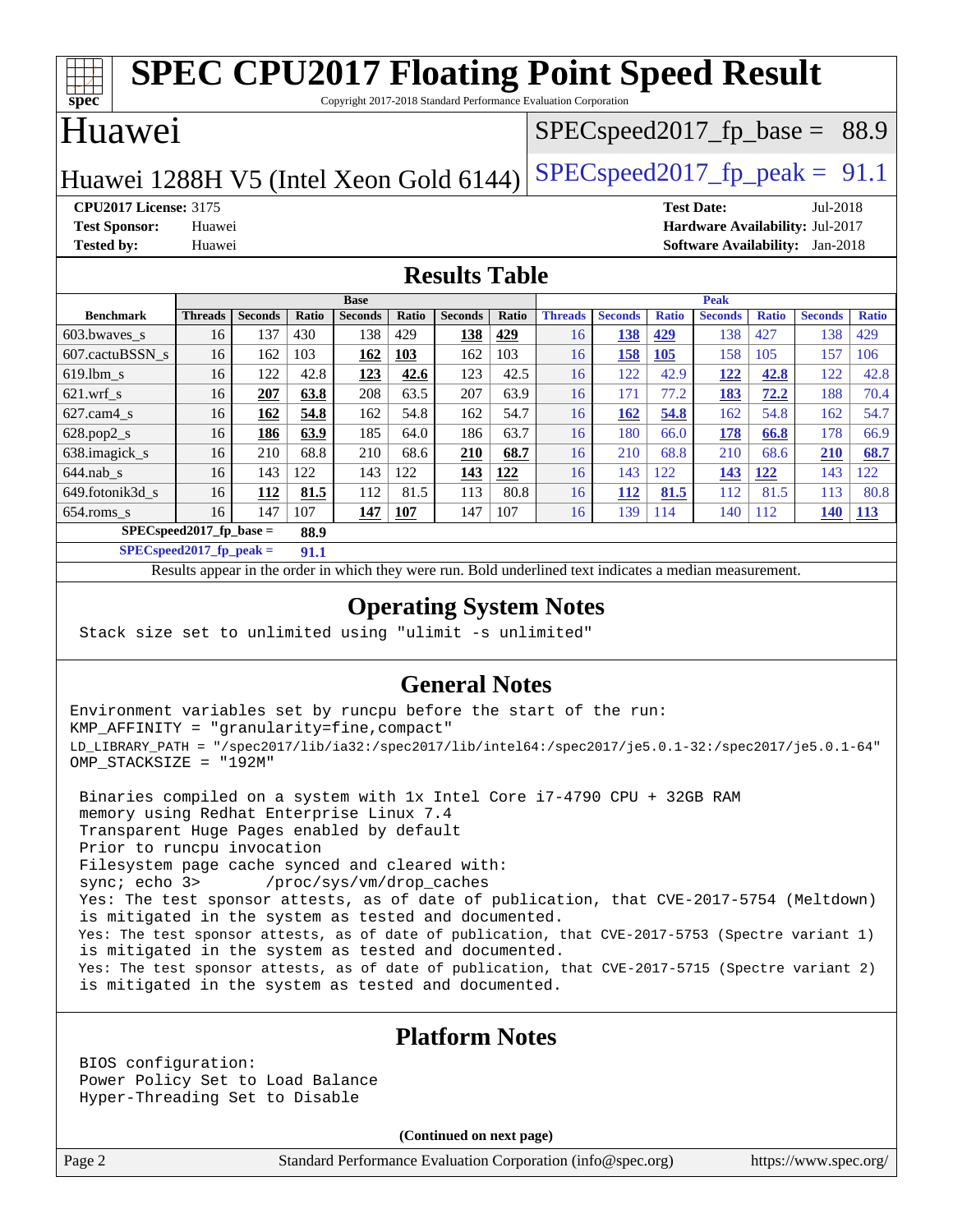#### Page 3 Standard Performance Evaluation Corporation [\(info@spec.org\)](mailto:info@spec.org) <https://www.spec.org/> **[spec](http://www.spec.org/) [SPEC CPU2017 Floating Point Speed Result](http://www.spec.org/auto/cpu2017/Docs/result-fields.html#SPECCPU2017FloatingPointSpeedResult)** Copyright 2017-2018 Standard Performance Evaluation Corporation Huawei Huawei 1288H V5 (Intel Xeon Gold 6144) SPECspeed 2017 fp peak =  $91.1$  $SPECspeed2017_fp\_base = 88.9$ **[CPU2017 License:](http://www.spec.org/auto/cpu2017/Docs/result-fields.html#CPU2017License)** 3175 **[Test Date:](http://www.spec.org/auto/cpu2017/Docs/result-fields.html#TestDate)** Jul-2018 **[Test Sponsor:](http://www.spec.org/auto/cpu2017/Docs/result-fields.html#TestSponsor)** Huawei **[Hardware Availability:](http://www.spec.org/auto/cpu2017/Docs/result-fields.html#HardwareAvailability)** Jul-2017 **[Tested by:](http://www.spec.org/auto/cpu2017/Docs/result-fields.html#Testedby)** Huawei **[Software Availability:](http://www.spec.org/auto/cpu2017/Docs/result-fields.html#SoftwareAvailability)** Jan-2018 **[Platform Notes \(Continued\)](http://www.spec.org/auto/cpu2017/Docs/result-fields.html#PlatformNotes)** XPT Prefetch Set to Enabled Sysinfo program /spec2017/bin/sysinfo Rev: r5797 of 2017-06-14 96c45e4568ad54c135fd618bcc091c0f running on localhost.localdomain Tue Jul 10 19:37:36 2018 SUT (System Under Test) info as seen by some common utilities. For more information on this section, see <https://www.spec.org/cpu2017/Docs/config.html#sysinfo> From /proc/cpuinfo model name : Intel(R) Xeon(R) Gold 6144 CPU @ 3.50GHz 2 "physical id"s (chips) 16 "processors" cores, siblings (Caution: counting these is hw and system dependent. The following excerpts from /proc/cpuinfo might not be reliable. Use with caution.) cpu cores : 8 siblings : 8 physical 0: cores 0 1 2 3 10 11 24 27 physical 1: cores 0 4 5 6 16 19 20 22 From lscpu: Architecture: x86\_64 CPU op-mode(s): 32-bit, 64-bit Byte Order: Little Endian CPU(s): 16 On-line CPU(s) list: 0-15 Thread(s) per core: 1 Core(s) per socket: 8 Socket(s): 2 NUMA node(s): 2 Vendor ID: GenuineIntel CPU family: 6 Model: 85 Model name: Intel(R) Xeon(R) Gold 6144 CPU @ 3.50GHz Stepping: 4 CPU MHz: 3501.000 CPU max MHz: 3501.0000 CPU min MHz: 1200.0000 BogoMIPS: 7000.00 Virtualization: VT-x L1d cache: 32K L1i cache: 32K L2 cache: 1024K<br>
L3 cache: 25344K  $L3$  cache: NUMA node0 CPU(s): 0-7 NUMA node1 CPU(s): 8-15 Flags: fpu vme de pse tsc msr pae mce cx8 apic sep mtrr pge mca cmov **(Continued on next page)**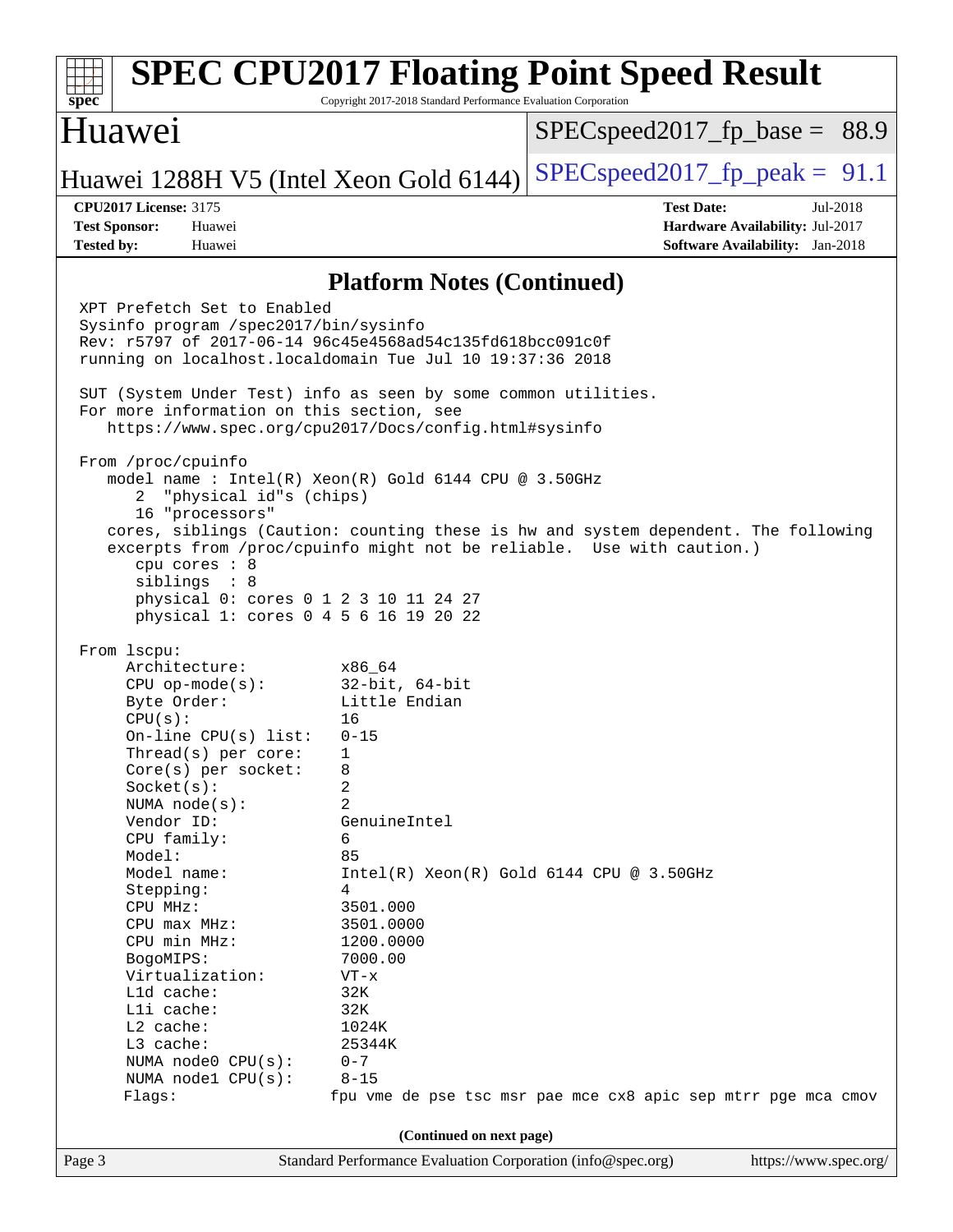| <b>SPEC CPU2017 Floating Point Speed Result</b><br>spec<br>Copyright 2017-2018 Standard Performance Evaluation Corporation                                                                                                                                                                                                                                                                                                                                                                                                                                                                                                                                                            |                                        |  |  |  |  |
|---------------------------------------------------------------------------------------------------------------------------------------------------------------------------------------------------------------------------------------------------------------------------------------------------------------------------------------------------------------------------------------------------------------------------------------------------------------------------------------------------------------------------------------------------------------------------------------------------------------------------------------------------------------------------------------|----------------------------------------|--|--|--|--|
| Huawei                                                                                                                                                                                                                                                                                                                                                                                                                                                                                                                                                                                                                                                                                | $SPEC speed2017_f p\_base = 88.9$      |  |  |  |  |
| Huawei 1288H V5 (Intel Xeon Gold 6144)                                                                                                                                                                                                                                                                                                                                                                                                                                                                                                                                                                                                                                                | $SPEC speed2017_fp\_peak = 91.1$       |  |  |  |  |
| <b>CPU2017 License: 3175</b>                                                                                                                                                                                                                                                                                                                                                                                                                                                                                                                                                                                                                                                          | <b>Test Date:</b><br>Jul-2018          |  |  |  |  |
| <b>Test Sponsor:</b><br>Huawei                                                                                                                                                                                                                                                                                                                                                                                                                                                                                                                                                                                                                                                        | Hardware Availability: Jul-2017        |  |  |  |  |
| <b>Tested by:</b><br>Huawei                                                                                                                                                                                                                                                                                                                                                                                                                                                                                                                                                                                                                                                           | <b>Software Availability:</b> Jan-2018 |  |  |  |  |
| <b>Platform Notes (Continued)</b>                                                                                                                                                                                                                                                                                                                                                                                                                                                                                                                                                                                                                                                     |                                        |  |  |  |  |
| pat pse36 clflush dts acpi mmx fxsr sse sse2 ss ht tm pbe syscall nx pdpelgb rdtscp                                                                                                                                                                                                                                                                                                                                                                                                                                                                                                                                                                                                   |                                        |  |  |  |  |
| lm constant_tsc art arch_perfmon pebs bts rep_good nopl xtopology nonstop_tsc<br>aperfmperf eagerfpu pni pclmulqdq dtes64 monitor ds_cpl vmx smx est tm2 ssse3 fma<br>cx16 xtpr pdcm pcid dca sse4_1 sse4_2 x2apic movbe popcnt tsc_deadline_timer aes<br>xsave avx f16c rdrand lahf_lm abm 3dnowprefetch epb cat_13 cdp_13 invpcid_single<br>intel_pt spec_ctrl ibpb_support tpr_shadow vnmi flexpriority ept vpid fsgsbase<br>tsc_adjust bmil hle avx2 smep bmi2 erms invpcid rtm cqm mpx rdt_a avx512f avx512dq<br>rdseed adx smap clflushopt clwb avx512cd avx512bw avx512vl xsaveopt xsavec xgetbvl<br>cqm_llc cqm_occup_llc cqm_mbm_total cqm_mbm_local dtherm ida arat pln pts |                                        |  |  |  |  |
| /proc/cpuinfo cache data<br>cache size $: 25344$ KB                                                                                                                                                                                                                                                                                                                                                                                                                                                                                                                                                                                                                                   |                                        |  |  |  |  |
| From numactl --hardware WARNING: a numactl 'node' might or might not correspond to a<br>physical chip.<br>available: 2 nodes (0-1)<br>node 0 cpus: 0 1 2 3 4 5 6 7<br>node 0 size: 194741 MB<br>node 0 free: 188672 MB<br>node 1 cpus: 8 9 10 11 12 13 14 15<br>node 1 size: 196608 MB<br>node 1 free: 191014 MB                                                                                                                                                                                                                                                                                                                                                                      |                                        |  |  |  |  |

 node 0 1 0: 10 21 1: 21 10 From /proc/meminfo

node distances:

 MemTotal: 394174996 kB HugePages\_Total: 0<br>Hugepagesize: 2048 kB Hugepagesize:

 From /etc/\*release\* /etc/\*version\* os-release: NAME="Red Hat Enterprise Linux Server" VERSION="7.4 (Maipo)" ID="rhel" ID\_LIKE="fedora" VARIANT="Server" VARIANT\_ID="server" VERSION\_ID="7.4" PRETTY\_NAME="Red Hat Enterprise Linux Server 7.4 (Maipo)" redhat-release: Red Hat Enterprise Linux Server release 7.4 (Maipo) system-release: Red Hat Enterprise Linux Server release 7.4 (Maipo)

system-release-cpe: cpe:/o:redhat:enterprise\_linux:7.4:ga:server

uname -a:

**(Continued on next page)**

| Ρ<br>age" |  |
|-----------|--|
|           |  |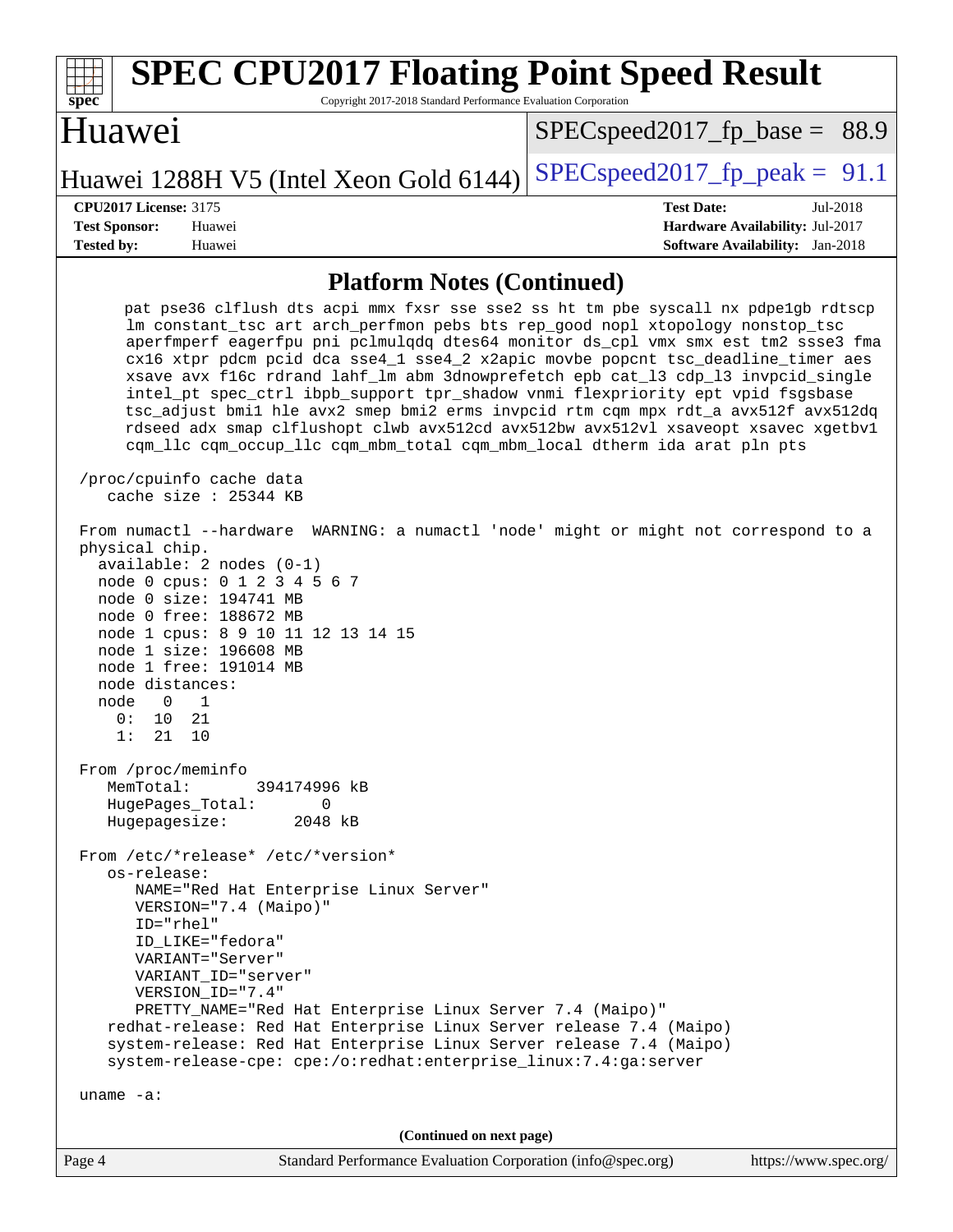#### **[spec](http://www.spec.org/) [SPEC CPU2017 Floating Point Speed Result](http://www.spec.org/auto/cpu2017/Docs/result-fields.html#SPECCPU2017FloatingPointSpeedResult)** Copyright 2017-2018 Standard Performance Evaluation Corporation Huawei Huawei 1288H V5 (Intel Xeon Gold 6144) SPECspeed 2017 fp peak =  $91.1$ [SPECspeed2017\\_fp\\_base =](http://www.spec.org/auto/cpu2017/Docs/result-fields.html#SPECspeed2017fpbase) 88.9 **[CPU2017 License:](http://www.spec.org/auto/cpu2017/Docs/result-fields.html#CPU2017License)** 3175 **[Test Date:](http://www.spec.org/auto/cpu2017/Docs/result-fields.html#TestDate)** Jul-2018 **[Test Sponsor:](http://www.spec.org/auto/cpu2017/Docs/result-fields.html#TestSponsor)** Huawei **[Hardware Availability:](http://www.spec.org/auto/cpu2017/Docs/result-fields.html#HardwareAvailability)** Jul-2017 **[Tested by:](http://www.spec.org/auto/cpu2017/Docs/result-fields.html#Testedby)** Huawei **[Software Availability:](http://www.spec.org/auto/cpu2017/Docs/result-fields.html#SoftwareAvailability)** Jan-2018

#### **[Platform Notes \(Continued\)](http://www.spec.org/auto/cpu2017/Docs/result-fields.html#PlatformNotes)**

 Linux localhost.localdomain 3.10.0-693.11.6.el7.x86\_64 #1 SMP Thu Dec 28 14:23:39 EST 2017 x86\_64 x86\_64 x86\_64 GNU/Linux

run-level 3 Jul 9 12:16

 SPEC is set to: /spec2017 Filesystem Type Size Used Avail Use% Mounted on /dev/mapper/rhel-root xfs 1.8T 34G 1.8T 2% /

 Additional information from dmidecode follows. WARNING: Use caution when you interpret this section. The 'dmidecode' program reads system data which is "intended to allow hardware to be accurately determined", but the intent may not be met, as there are frequent changes to hardware, firmware, and the "DMTF SMBIOS" standard. BIOS INSYDE Corp. 0.62 03/26/2018 Memory:

24x Samsung M393A2K43BB1-CTD 16 GB 2 rank 2666

(End of data from sysinfo program)

#### **[Compiler Version Notes](http://www.spec.org/auto/cpu2017/Docs/result-fields.html#CompilerVersionNotes)**

| 619.1bm_s(base) 638.imagick_s(base, peak) 644.nab_s(base, peak)<br>CC.                                                                                              |              |  |
|---------------------------------------------------------------------------------------------------------------------------------------------------------------------|--------------|--|
| icc (ICC) 18.0.0 20170811<br>Copyright (C) 1985-2017 Intel Corporation. All rights reserved.                                                                        |              |  |
| $CC$ 619.1bm $s$ (peak)                                                                                                                                             |              |  |
| icc (ICC) 18.0.0 20170811<br>Copyright (C) 1985-2017 Intel Corporation. All rights reserved.                                                                        |              |  |
| FC 607.cactuBSSN s(base)                                                                                                                                            | ============ |  |
| icpc (ICC) 18.0.0 20170811<br>Copyright (C) 1985-2017 Intel Corporation. All rights reserved.<br>icc (ICC) 18.0.0 20170811                                          |              |  |
| Copyright (C) 1985-2017 Intel Corporation. All rights reserved.<br>ifort (IFORT) 18.0.0 20170811<br>Copyright (C) 1985-2017 Intel Corporation. All rights reserved. |              |  |
|                                                                                                                                                                     |              |  |
|                                                                                                                                                                     |              |  |

**(Continued on next page)**

Page 5 Standard Performance Evaluation Corporation [\(info@spec.org\)](mailto:info@spec.org) <https://www.spec.org/>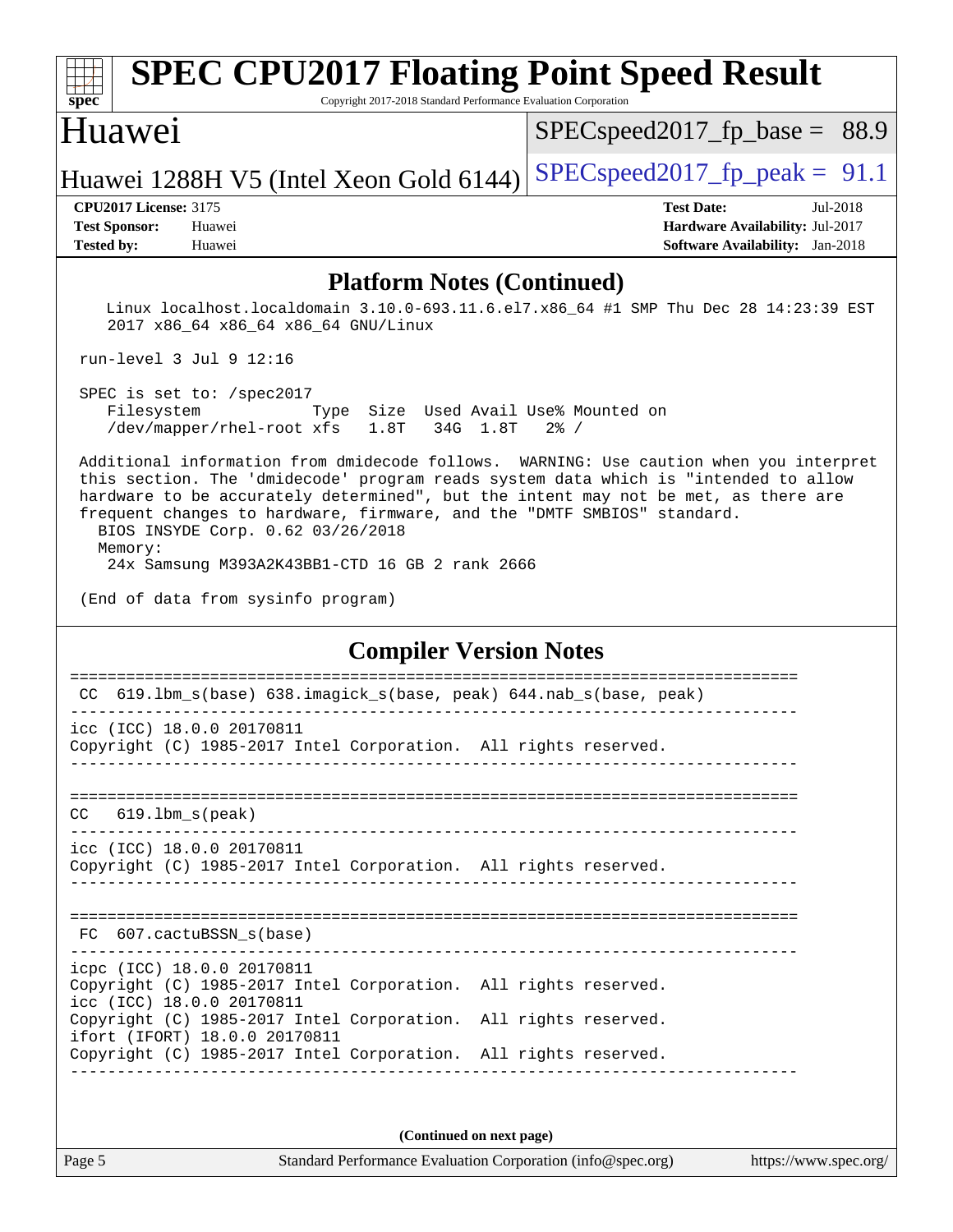

# **[SPEC CPU2017 Floating Point Speed Result](http://www.spec.org/auto/cpu2017/Docs/result-fields.html#SPECCPU2017FloatingPointSpeedResult)**

Copyright 2017-2018 Standard Performance Evaluation Corporation

### Huawei

[SPECspeed2017\\_fp\\_base =](http://www.spec.org/auto/cpu2017/Docs/result-fields.html#SPECspeed2017fpbase) 88.9

Huawei 1288H V5 (Intel Xeon Gold 6144) SPECspeed 2017 fp peak =  $91.1$ 

**[CPU2017 License:](http://www.spec.org/auto/cpu2017/Docs/result-fields.html#CPU2017License)** 3175 **[Test Date:](http://www.spec.org/auto/cpu2017/Docs/result-fields.html#TestDate)** Jul-2018 **[Test Sponsor:](http://www.spec.org/auto/cpu2017/Docs/result-fields.html#TestSponsor)** Huawei **[Hardware Availability:](http://www.spec.org/auto/cpu2017/Docs/result-fields.html#HardwareAvailability)** Jul-2017 **[Tested by:](http://www.spec.org/auto/cpu2017/Docs/result-fields.html#Testedby)** Huawei **[Software Availability:](http://www.spec.org/auto/cpu2017/Docs/result-fields.html#SoftwareAvailability)** Jan-2018

#### **[Compiler Version Notes \(Continued\)](http://www.spec.org/auto/cpu2017/Docs/result-fields.html#CompilerVersionNotes)**

| FC 607.cactuBSSN_s(peak)                                                                                                      |
|-------------------------------------------------------------------------------------------------------------------------------|
| icpc (ICC) 18.0.0 20170811<br>Copyright (C) 1985-2017 Intel Corporation. All rights reserved.<br>icc (ICC) 18.0.0 20170811    |
| Copyright (C) 1985-2017 Intel Corporation.<br>All rights reserved.<br>ifort (IFORT) 18.0.0 20170811                           |
| Copyright (C) 1985-2017 Intel Corporation.<br>All rights reserved.                                                            |
| FC 603.bwaves_s(base) 649.fotonik3d_s(base) 654.roms_s(base)                                                                  |
| ifort (IFORT) 18.0.0 20170811<br>Copyright (C) 1985-2017 Intel Corporation. All rights reserved.                              |
| FC 603.bwaves_s(peak) 649.fotonik3d_s(peak) 654.roms_s(peak)                                                                  |
| ifort (IFORT) 18.0.0 20170811<br>Copyright (C) 1985-2017 Intel Corporation. All rights reserved.                              |
| CC 621.wrf_s(base) 627.cam4_s(base, peak) 628.pop2_s(base)                                                                    |
| ifort (IFORT) 18.0.0 20170811<br>Copyright (C) 1985-2017 Intel Corporation. All rights reserved.<br>icc (ICC) 18.0.0 20170811 |
| Copyright (C) 1985-2017 Intel Corporation. All rights reserved.                                                               |
| $CC$ 621.wrf $s(\text{peak})$ 628.pop2 $s(\text{peak})$                                                                       |
| ifort (IFORT) 18.0.0 20170811<br>Copyright (C) 1985-2017 Intel Corporation. All rights reserved.<br>icc (ICC) 18.0.0 20170811 |
| Copyright (C) 1985-2017 Intel Corporation.<br>All rights reserved.                                                            |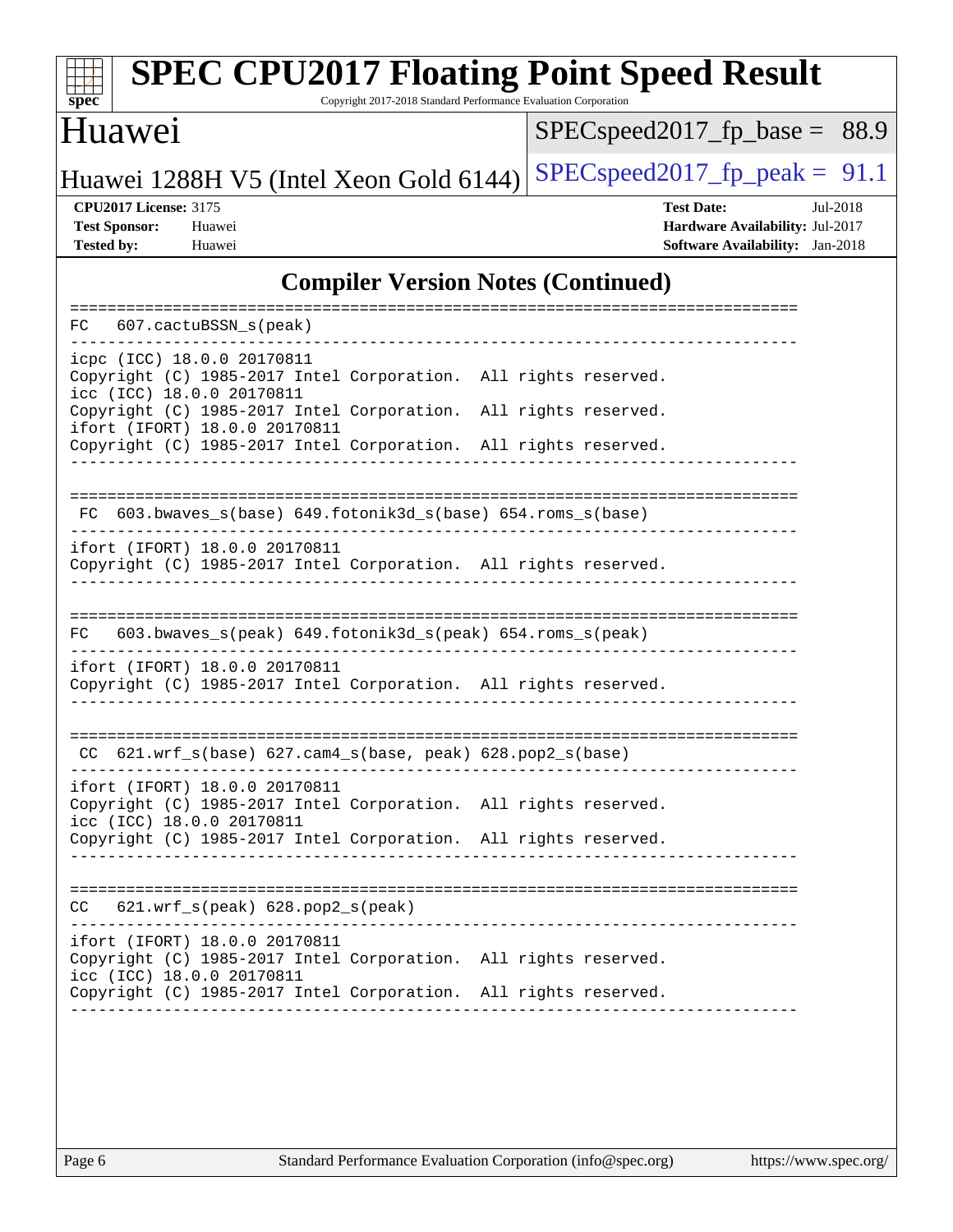#### **[spec](http://www.spec.org/) [SPEC CPU2017 Floating Point Speed Result](http://www.spec.org/auto/cpu2017/Docs/result-fields.html#SPECCPU2017FloatingPointSpeedResult)**

Copyright 2017-2018 Standard Performance Evaluation Corporation

### Huawei

 $SPECspeed2017_fp\_base = 88.9$ 

### Huawei 1288H V5 (Intel Xeon Gold 6144) SPECspeed 2017 fp peak =  $91.1$

#### **[CPU2017 License:](http://www.spec.org/auto/cpu2017/Docs/result-fields.html#CPU2017License)** 3175 **[Test Date:](http://www.spec.org/auto/cpu2017/Docs/result-fields.html#TestDate)** Jul-2018

**[Test Sponsor:](http://www.spec.org/auto/cpu2017/Docs/result-fields.html#TestSponsor)** Huawei **[Hardware Availability:](http://www.spec.org/auto/cpu2017/Docs/result-fields.html#HardwareAvailability)** Jul-2017 **[Tested by:](http://www.spec.org/auto/cpu2017/Docs/result-fields.html#Testedby)** Huawei **[Software Availability:](http://www.spec.org/auto/cpu2017/Docs/result-fields.html#SoftwareAvailability)** Jan-2018

# **[Base Compiler Invocation](http://www.spec.org/auto/cpu2017/Docs/result-fields.html#BaseCompilerInvocation)**

[C benchmarks:](http://www.spec.org/auto/cpu2017/Docs/result-fields.html#Cbenchmarks)

[icc](http://www.spec.org/cpu2017/results/res2018q3/cpu2017-20180712-07842.flags.html#user_CCbase_intel_icc_18.0_66fc1ee009f7361af1fbd72ca7dcefbb700085f36577c54f309893dd4ec40d12360134090235512931783d35fd58c0460139e722d5067c5574d8eaf2b3e37e92)

[Fortran benchmarks](http://www.spec.org/auto/cpu2017/Docs/result-fields.html#Fortranbenchmarks): [ifort](http://www.spec.org/cpu2017/results/res2018q3/cpu2017-20180712-07842.flags.html#user_FCbase_intel_ifort_18.0_8111460550e3ca792625aed983ce982f94888b8b503583aa7ba2b8303487b4d8a21a13e7191a45c5fd58ff318f48f9492884d4413fa793fd88dd292cad7027ca)

[Benchmarks using both Fortran and C:](http://www.spec.org/auto/cpu2017/Docs/result-fields.html#BenchmarksusingbothFortranandC) [ifort](http://www.spec.org/cpu2017/results/res2018q3/cpu2017-20180712-07842.flags.html#user_CC_FCbase_intel_ifort_18.0_8111460550e3ca792625aed983ce982f94888b8b503583aa7ba2b8303487b4d8a21a13e7191a45c5fd58ff318f48f9492884d4413fa793fd88dd292cad7027ca) [icc](http://www.spec.org/cpu2017/results/res2018q3/cpu2017-20180712-07842.flags.html#user_CC_FCbase_intel_icc_18.0_66fc1ee009f7361af1fbd72ca7dcefbb700085f36577c54f309893dd4ec40d12360134090235512931783d35fd58c0460139e722d5067c5574d8eaf2b3e37e92)

[Benchmarks using Fortran, C, and C++:](http://www.spec.org/auto/cpu2017/Docs/result-fields.html#BenchmarksusingFortranCandCXX) [icpc](http://www.spec.org/cpu2017/results/res2018q3/cpu2017-20180712-07842.flags.html#user_CC_CXX_FCbase_intel_icpc_18.0_c510b6838c7f56d33e37e94d029a35b4a7bccf4766a728ee175e80a419847e808290a9b78be685c44ab727ea267ec2f070ec5dc83b407c0218cded6866a35d07) [icc](http://www.spec.org/cpu2017/results/res2018q3/cpu2017-20180712-07842.flags.html#user_CC_CXX_FCbase_intel_icc_18.0_66fc1ee009f7361af1fbd72ca7dcefbb700085f36577c54f309893dd4ec40d12360134090235512931783d35fd58c0460139e722d5067c5574d8eaf2b3e37e92) [ifort](http://www.spec.org/cpu2017/results/res2018q3/cpu2017-20180712-07842.flags.html#user_CC_CXX_FCbase_intel_ifort_18.0_8111460550e3ca792625aed983ce982f94888b8b503583aa7ba2b8303487b4d8a21a13e7191a45c5fd58ff318f48f9492884d4413fa793fd88dd292cad7027ca)

# **[Base Portability Flags](http://www.spec.org/auto/cpu2017/Docs/result-fields.html#BasePortabilityFlags)**

 603.bwaves\_s: [-DSPEC\\_LP64](http://www.spec.org/cpu2017/results/res2018q3/cpu2017-20180712-07842.flags.html#suite_basePORTABILITY603_bwaves_s_DSPEC_LP64) 607.cactuBSSN\_s: [-DSPEC\\_LP64](http://www.spec.org/cpu2017/results/res2018q3/cpu2017-20180712-07842.flags.html#suite_basePORTABILITY607_cactuBSSN_s_DSPEC_LP64) 619.lbm\_s: [-DSPEC\\_LP64](http://www.spec.org/cpu2017/results/res2018q3/cpu2017-20180712-07842.flags.html#suite_basePORTABILITY619_lbm_s_DSPEC_LP64) 621.wrf\_s: [-DSPEC\\_LP64](http://www.spec.org/cpu2017/results/res2018q3/cpu2017-20180712-07842.flags.html#suite_basePORTABILITY621_wrf_s_DSPEC_LP64) [-DSPEC\\_CASE\\_FLAG](http://www.spec.org/cpu2017/results/res2018q3/cpu2017-20180712-07842.flags.html#b621.wrf_s_baseCPORTABILITY_DSPEC_CASE_FLAG) [-convert big\\_endian](http://www.spec.org/cpu2017/results/res2018q3/cpu2017-20180712-07842.flags.html#user_baseFPORTABILITY621_wrf_s_convert_big_endian_c3194028bc08c63ac5d04de18c48ce6d347e4e562e8892b8bdbdc0214820426deb8554edfa529a3fb25a586e65a3d812c835984020483e7e73212c4d31a38223) 627.cam4\_s: [-DSPEC\\_LP64](http://www.spec.org/cpu2017/results/res2018q3/cpu2017-20180712-07842.flags.html#suite_basePORTABILITY627_cam4_s_DSPEC_LP64) [-DSPEC\\_CASE\\_FLAG](http://www.spec.org/cpu2017/results/res2018q3/cpu2017-20180712-07842.flags.html#b627.cam4_s_baseCPORTABILITY_DSPEC_CASE_FLAG) 628.pop2\_s: [-DSPEC\\_LP64](http://www.spec.org/cpu2017/results/res2018q3/cpu2017-20180712-07842.flags.html#suite_basePORTABILITY628_pop2_s_DSPEC_LP64) [-DSPEC\\_CASE\\_FLAG](http://www.spec.org/cpu2017/results/res2018q3/cpu2017-20180712-07842.flags.html#b628.pop2_s_baseCPORTABILITY_DSPEC_CASE_FLAG) [-convert big\\_endian](http://www.spec.org/cpu2017/results/res2018q3/cpu2017-20180712-07842.flags.html#user_baseFPORTABILITY628_pop2_s_convert_big_endian_c3194028bc08c63ac5d04de18c48ce6d347e4e562e8892b8bdbdc0214820426deb8554edfa529a3fb25a586e65a3d812c835984020483e7e73212c4d31a38223) [-assume byterecl](http://www.spec.org/cpu2017/results/res2018q3/cpu2017-20180712-07842.flags.html#user_baseFPORTABILITY628_pop2_s_assume_byterecl_7e47d18b9513cf18525430bbf0f2177aa9bf368bc7a059c09b2c06a34b53bd3447c950d3f8d6c70e3faf3a05c8557d66a5798b567902e8849adc142926523472) 638.imagick\_s: [-DSPEC\\_LP64](http://www.spec.org/cpu2017/results/res2018q3/cpu2017-20180712-07842.flags.html#suite_basePORTABILITY638_imagick_s_DSPEC_LP64) 644.nab\_s: [-DSPEC\\_LP64](http://www.spec.org/cpu2017/results/res2018q3/cpu2017-20180712-07842.flags.html#suite_basePORTABILITY644_nab_s_DSPEC_LP64) 649.fotonik3d\_s: [-DSPEC\\_LP64](http://www.spec.org/cpu2017/results/res2018q3/cpu2017-20180712-07842.flags.html#suite_basePORTABILITY649_fotonik3d_s_DSPEC_LP64) 654.roms\_s: [-DSPEC\\_LP64](http://www.spec.org/cpu2017/results/res2018q3/cpu2017-20180712-07842.flags.html#suite_basePORTABILITY654_roms_s_DSPEC_LP64)

# **[Base Optimization Flags](http://www.spec.org/auto/cpu2017/Docs/result-fields.html#BaseOptimizationFlags)**

#### [C benchmarks](http://www.spec.org/auto/cpu2017/Docs/result-fields.html#Cbenchmarks):

[-xCORE-AVX2](http://www.spec.org/cpu2017/results/res2018q3/cpu2017-20180712-07842.flags.html#user_CCbase_f-xCORE-AVX2) [-ipo](http://www.spec.org/cpu2017/results/res2018q3/cpu2017-20180712-07842.flags.html#user_CCbase_f-ipo) [-O3](http://www.spec.org/cpu2017/results/res2018q3/cpu2017-20180712-07842.flags.html#user_CCbase_f-O3) [-no-prec-div](http://www.spec.org/cpu2017/results/res2018q3/cpu2017-20180712-07842.flags.html#user_CCbase_f-no-prec-div) [-qopt-prefetch](http://www.spec.org/cpu2017/results/res2018q3/cpu2017-20180712-07842.flags.html#user_CCbase_f-qopt-prefetch) [-ffinite-math-only](http://www.spec.org/cpu2017/results/res2018q3/cpu2017-20180712-07842.flags.html#user_CCbase_f_finite_math_only_cb91587bd2077682c4b38af759c288ed7c732db004271a9512da14a4f8007909a5f1427ecbf1a0fb78ff2a814402c6114ac565ca162485bbcae155b5e4258871) [-qopt-mem-layout-trans=3](http://www.spec.org/cpu2017/results/res2018q3/cpu2017-20180712-07842.flags.html#user_CCbase_f-qopt-mem-layout-trans_de80db37974c74b1f0e20d883f0b675c88c3b01e9d123adea9b28688d64333345fb62bc4a798493513fdb68f60282f9a726aa07f478b2f7113531aecce732043) [-qopenmp](http://www.spec.org/cpu2017/results/res2018q3/cpu2017-20180712-07842.flags.html#user_CCbase_qopenmp_16be0c44f24f464004c6784a7acb94aca937f053568ce72f94b139a11c7c168634a55f6653758ddd83bcf7b8463e8028bb0b48b77bcddc6b78d5d95bb1df2967) [-DSPEC\\_OPENMP](http://www.spec.org/cpu2017/results/res2018q3/cpu2017-20180712-07842.flags.html#suite_CCbase_DSPEC_OPENMP)

#### [Fortran benchmarks](http://www.spec.org/auto/cpu2017/Docs/result-fields.html#Fortranbenchmarks):

[-DSPEC\\_OPENMP](http://www.spec.org/cpu2017/results/res2018q3/cpu2017-20180712-07842.flags.html#suite_FCbase_DSPEC_OPENMP) [-xCORE-AVX2](http://www.spec.org/cpu2017/results/res2018q3/cpu2017-20180712-07842.flags.html#user_FCbase_f-xCORE-AVX2) [-ipo](http://www.spec.org/cpu2017/results/res2018q3/cpu2017-20180712-07842.flags.html#user_FCbase_f-ipo) [-O3](http://www.spec.org/cpu2017/results/res2018q3/cpu2017-20180712-07842.flags.html#user_FCbase_f-O3) [-no-prec-div](http://www.spec.org/cpu2017/results/res2018q3/cpu2017-20180712-07842.flags.html#user_FCbase_f-no-prec-div) [-qopt-prefetch](http://www.spec.org/cpu2017/results/res2018q3/cpu2017-20180712-07842.flags.html#user_FCbase_f-qopt-prefetch) [-ffinite-math-only](http://www.spec.org/cpu2017/results/res2018q3/cpu2017-20180712-07842.flags.html#user_FCbase_f_finite_math_only_cb91587bd2077682c4b38af759c288ed7c732db004271a9512da14a4f8007909a5f1427ecbf1a0fb78ff2a814402c6114ac565ca162485bbcae155b5e4258871) [-qopt-mem-layout-trans=3](http://www.spec.org/cpu2017/results/res2018q3/cpu2017-20180712-07842.flags.html#user_FCbase_f-qopt-mem-layout-trans_de80db37974c74b1f0e20d883f0b675c88c3b01e9d123adea9b28688d64333345fb62bc4a798493513fdb68f60282f9a726aa07f478b2f7113531aecce732043) [-qopenmp](http://www.spec.org/cpu2017/results/res2018q3/cpu2017-20180712-07842.flags.html#user_FCbase_qopenmp_16be0c44f24f464004c6784a7acb94aca937f053568ce72f94b139a11c7c168634a55f6653758ddd83bcf7b8463e8028bb0b48b77bcddc6b78d5d95bb1df2967) [-nostandard-realloc-lhs](http://www.spec.org/cpu2017/results/res2018q3/cpu2017-20180712-07842.flags.html#user_FCbase_f_2003_std_realloc_82b4557e90729c0f113870c07e44d33d6f5a304b4f63d4c15d2d0f1fab99f5daaed73bdb9275d9ae411527f28b936061aa8b9c8f2d63842963b95c9dd6426b8a) [-align array32byte](http://www.spec.org/cpu2017/results/res2018q3/cpu2017-20180712-07842.flags.html#user_FCbase_align_array32byte_b982fe038af199962ba9a80c053b8342c548c85b40b8e86eb3cc33dee0d7986a4af373ac2d51c3f7cf710a18d62fdce2948f201cd044323541f22fc0fffc51b6)

[Benchmarks using both Fortran and C](http://www.spec.org/auto/cpu2017/Docs/result-fields.html#BenchmarksusingbothFortranandC):

|                                            |  |  |                                                 | -xCORE-AVX2 -ipo -03 -no-prec-div -qopt-prefetch -ffinite-math-only |  |
|--------------------------------------------|--|--|-------------------------------------------------|---------------------------------------------------------------------|--|
|                                            |  |  | -gopt-mem-layout-trans=3 -gopenmp -DSPEC OPENMP |                                                                     |  |
| -nostandard-realloc-lhs -align array32byte |  |  |                                                 |                                                                     |  |

**(Continued on next page)**

Page 7 Standard Performance Evaluation Corporation [\(info@spec.org\)](mailto:info@spec.org) <https://www.spec.org/>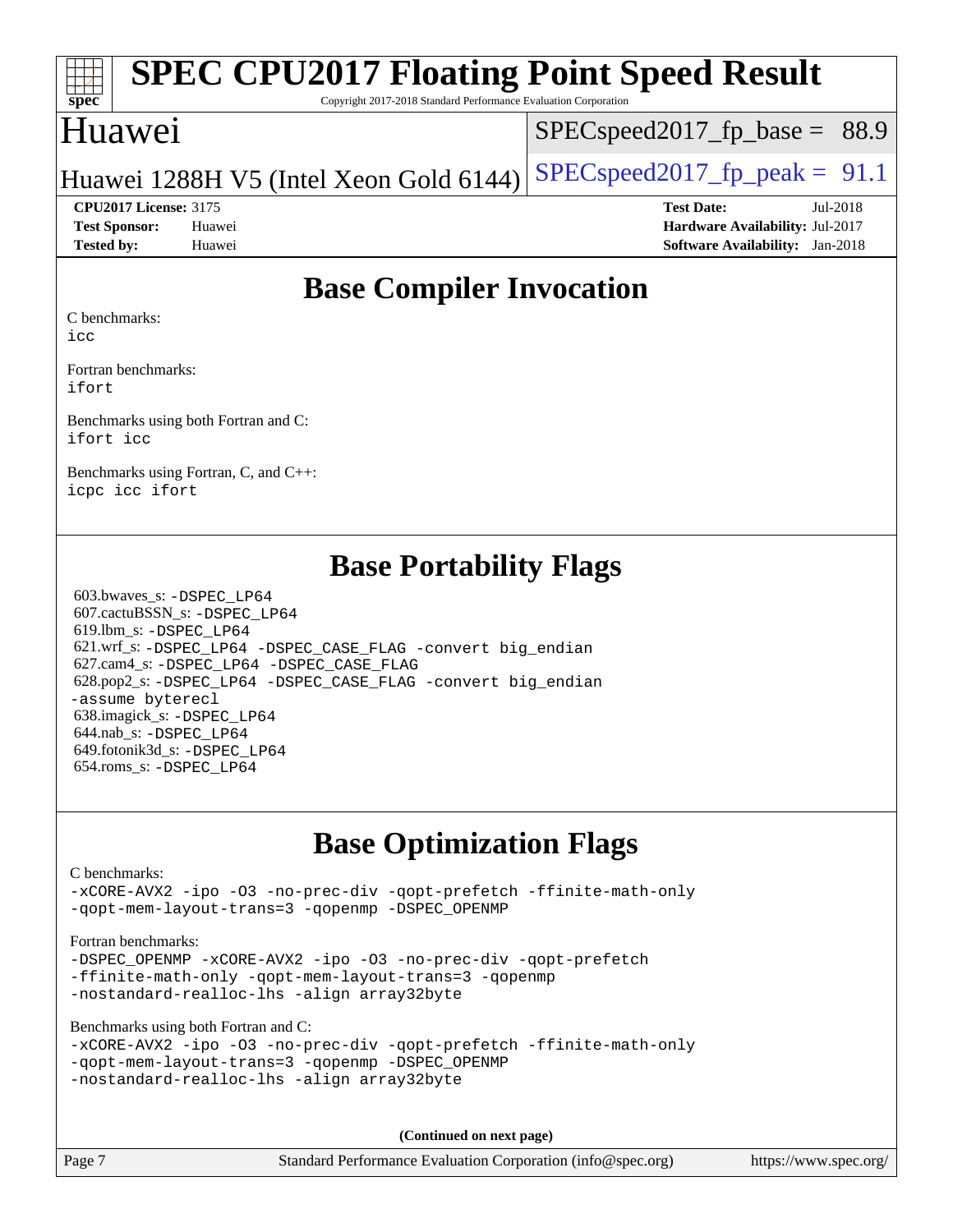

# **[SPEC CPU2017 Floating Point Speed Result](http://www.spec.org/auto/cpu2017/Docs/result-fields.html#SPECCPU2017FloatingPointSpeedResult)**

Copyright 2017-2018 Standard Performance Evaluation Corporation

### Huawei

 $SPECspeed2017_fp\_base = 88.9$ 

Huawei 1288H V5 (Intel Xeon Gold 6144) SPECspeed 2017 fp peak =  $91.1$ 

**[CPU2017 License:](http://www.spec.org/auto/cpu2017/Docs/result-fields.html#CPU2017License)** 3175 **[Test Date:](http://www.spec.org/auto/cpu2017/Docs/result-fields.html#TestDate)** Jul-2018 **[Test Sponsor:](http://www.spec.org/auto/cpu2017/Docs/result-fields.html#TestSponsor)** Huawei **[Hardware Availability:](http://www.spec.org/auto/cpu2017/Docs/result-fields.html#HardwareAvailability)** Jul-2017 **[Tested by:](http://www.spec.org/auto/cpu2017/Docs/result-fields.html#Testedby)** Huawei **[Software Availability:](http://www.spec.org/auto/cpu2017/Docs/result-fields.html#SoftwareAvailability)** Jan-2018

# **[Base Optimization Flags \(Continued\)](http://www.spec.org/auto/cpu2017/Docs/result-fields.html#BaseOptimizationFlags)**

[Benchmarks using Fortran, C, and C++:](http://www.spec.org/auto/cpu2017/Docs/result-fields.html#BenchmarksusingFortranCandCXX)

[-xCORE-AVX2](http://www.spec.org/cpu2017/results/res2018q3/cpu2017-20180712-07842.flags.html#user_CC_CXX_FCbase_f-xCORE-AVX2) [-ipo](http://www.spec.org/cpu2017/results/res2018q3/cpu2017-20180712-07842.flags.html#user_CC_CXX_FCbase_f-ipo) [-O3](http://www.spec.org/cpu2017/results/res2018q3/cpu2017-20180712-07842.flags.html#user_CC_CXX_FCbase_f-O3) [-no-prec-div](http://www.spec.org/cpu2017/results/res2018q3/cpu2017-20180712-07842.flags.html#user_CC_CXX_FCbase_f-no-prec-div) [-qopt-prefetch](http://www.spec.org/cpu2017/results/res2018q3/cpu2017-20180712-07842.flags.html#user_CC_CXX_FCbase_f-qopt-prefetch) [-ffinite-math-only](http://www.spec.org/cpu2017/results/res2018q3/cpu2017-20180712-07842.flags.html#user_CC_CXX_FCbase_f_finite_math_only_cb91587bd2077682c4b38af759c288ed7c732db004271a9512da14a4f8007909a5f1427ecbf1a0fb78ff2a814402c6114ac565ca162485bbcae155b5e4258871) [-qopt-mem-layout-trans=3](http://www.spec.org/cpu2017/results/res2018q3/cpu2017-20180712-07842.flags.html#user_CC_CXX_FCbase_f-qopt-mem-layout-trans_de80db37974c74b1f0e20d883f0b675c88c3b01e9d123adea9b28688d64333345fb62bc4a798493513fdb68f60282f9a726aa07f478b2f7113531aecce732043) [-qopenmp](http://www.spec.org/cpu2017/results/res2018q3/cpu2017-20180712-07842.flags.html#user_CC_CXX_FCbase_qopenmp_16be0c44f24f464004c6784a7acb94aca937f053568ce72f94b139a11c7c168634a55f6653758ddd83bcf7b8463e8028bb0b48b77bcddc6b78d5d95bb1df2967) [-DSPEC\\_OPENMP](http://www.spec.org/cpu2017/results/res2018q3/cpu2017-20180712-07842.flags.html#suite_CC_CXX_FCbase_DSPEC_OPENMP) [-nostandard-realloc-lhs](http://www.spec.org/cpu2017/results/res2018q3/cpu2017-20180712-07842.flags.html#user_CC_CXX_FCbase_f_2003_std_realloc_82b4557e90729c0f113870c07e44d33d6f5a304b4f63d4c15d2d0f1fab99f5daaed73bdb9275d9ae411527f28b936061aa8b9c8f2d63842963b95c9dd6426b8a) [-align array32byte](http://www.spec.org/cpu2017/results/res2018q3/cpu2017-20180712-07842.flags.html#user_CC_CXX_FCbase_align_array32byte_b982fe038af199962ba9a80c053b8342c548c85b40b8e86eb3cc33dee0d7986a4af373ac2d51c3f7cf710a18d62fdce2948f201cd044323541f22fc0fffc51b6)

# **[Base Other Flags](http://www.spec.org/auto/cpu2017/Docs/result-fields.html#BaseOtherFlags)**

[C benchmarks](http://www.spec.org/auto/cpu2017/Docs/result-fields.html#Cbenchmarks):  $-m64 - std= c11$  $-m64 - std= c11$ 

[Fortran benchmarks](http://www.spec.org/auto/cpu2017/Docs/result-fields.html#Fortranbenchmarks): [-m64](http://www.spec.org/cpu2017/results/res2018q3/cpu2017-20180712-07842.flags.html#user_FCbase_intel_intel64_18.0_af43caccfc8ded86e7699f2159af6efc7655f51387b94da716254467f3c01020a5059329e2569e4053f409e7c9202a7efc638f7a6d1ffb3f52dea4a3e31d82ab)

[Benchmarks using both Fortran and C](http://www.spec.org/auto/cpu2017/Docs/result-fields.html#BenchmarksusingbothFortranandC):  $-m64$   $-std=cl1$ 

[Benchmarks using Fortran, C, and C++:](http://www.spec.org/auto/cpu2017/Docs/result-fields.html#BenchmarksusingFortranCandCXX)  $-m64$   $-std=cl1$ 

# **[Peak Compiler Invocation](http://www.spec.org/auto/cpu2017/Docs/result-fields.html#PeakCompilerInvocation)**

[C benchmarks](http://www.spec.org/auto/cpu2017/Docs/result-fields.html#Cbenchmarks): [icc](http://www.spec.org/cpu2017/results/res2018q3/cpu2017-20180712-07842.flags.html#user_CCpeak_intel_icc_18.0_66fc1ee009f7361af1fbd72ca7dcefbb700085f36577c54f309893dd4ec40d12360134090235512931783d35fd58c0460139e722d5067c5574d8eaf2b3e37e92)

[Fortran benchmarks](http://www.spec.org/auto/cpu2017/Docs/result-fields.html#Fortranbenchmarks): [ifort](http://www.spec.org/cpu2017/results/res2018q3/cpu2017-20180712-07842.flags.html#user_FCpeak_intel_ifort_18.0_8111460550e3ca792625aed983ce982f94888b8b503583aa7ba2b8303487b4d8a21a13e7191a45c5fd58ff318f48f9492884d4413fa793fd88dd292cad7027ca)

[Benchmarks using both Fortran and C](http://www.spec.org/auto/cpu2017/Docs/result-fields.html#BenchmarksusingbothFortranandC): [ifort](http://www.spec.org/cpu2017/results/res2018q3/cpu2017-20180712-07842.flags.html#user_CC_FCpeak_intel_ifort_18.0_8111460550e3ca792625aed983ce982f94888b8b503583aa7ba2b8303487b4d8a21a13e7191a45c5fd58ff318f48f9492884d4413fa793fd88dd292cad7027ca) [icc](http://www.spec.org/cpu2017/results/res2018q3/cpu2017-20180712-07842.flags.html#user_CC_FCpeak_intel_icc_18.0_66fc1ee009f7361af1fbd72ca7dcefbb700085f36577c54f309893dd4ec40d12360134090235512931783d35fd58c0460139e722d5067c5574d8eaf2b3e37e92)

[Benchmarks using Fortran, C, and C++:](http://www.spec.org/auto/cpu2017/Docs/result-fields.html#BenchmarksusingFortranCandCXX) [icpc](http://www.spec.org/cpu2017/results/res2018q3/cpu2017-20180712-07842.flags.html#user_CC_CXX_FCpeak_intel_icpc_18.0_c510b6838c7f56d33e37e94d029a35b4a7bccf4766a728ee175e80a419847e808290a9b78be685c44ab727ea267ec2f070ec5dc83b407c0218cded6866a35d07) [icc](http://www.spec.org/cpu2017/results/res2018q3/cpu2017-20180712-07842.flags.html#user_CC_CXX_FCpeak_intel_icc_18.0_66fc1ee009f7361af1fbd72ca7dcefbb700085f36577c54f309893dd4ec40d12360134090235512931783d35fd58c0460139e722d5067c5574d8eaf2b3e37e92) [ifort](http://www.spec.org/cpu2017/results/res2018q3/cpu2017-20180712-07842.flags.html#user_CC_CXX_FCpeak_intel_ifort_18.0_8111460550e3ca792625aed983ce982f94888b8b503583aa7ba2b8303487b4d8a21a13e7191a45c5fd58ff318f48f9492884d4413fa793fd88dd292cad7027ca)

# **[Peak Portability Flags](http://www.spec.org/auto/cpu2017/Docs/result-fields.html#PeakPortabilityFlags)**

Same as Base Portability Flags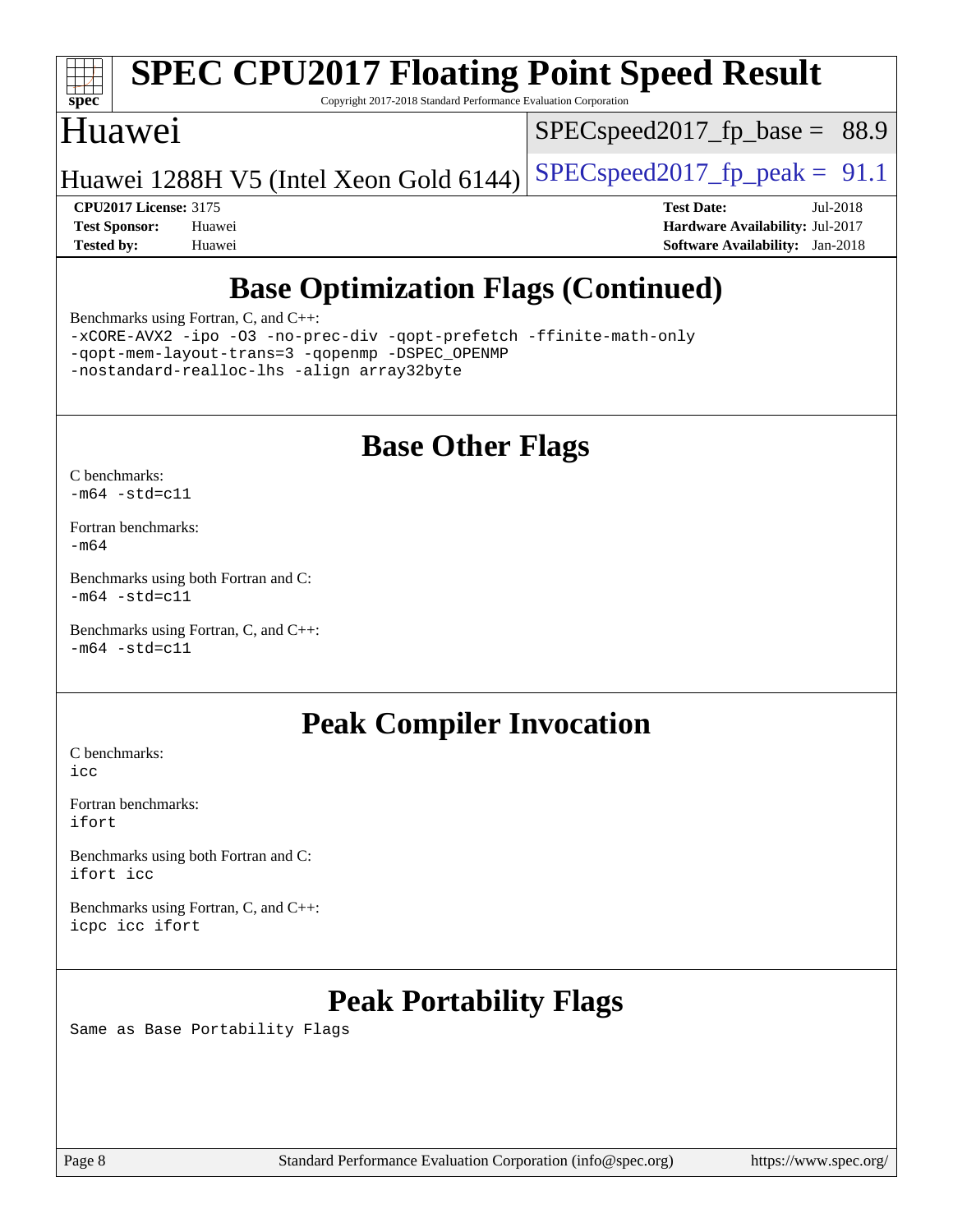### **[spec](http://www.spec.org/) [SPEC CPU2017 Floating Point Speed Result](http://www.spec.org/auto/cpu2017/Docs/result-fields.html#SPECCPU2017FloatingPointSpeedResult)** Copyright 2017-2018 Standard Performance Evaluation Corporation Huawei Huawei 1288H V5 (Intel Xeon Gold 6144) SPECspeed 2017 fp peak =  $91.1$  $SPECspeed2017_fp\_base = 88.9$ **[CPU2017 License:](http://www.spec.org/auto/cpu2017/Docs/result-fields.html#CPU2017License)** 3175 **[Test Date:](http://www.spec.org/auto/cpu2017/Docs/result-fields.html#TestDate)** Jul-2018 **[Test Sponsor:](http://www.spec.org/auto/cpu2017/Docs/result-fields.html#TestSponsor)** Huawei **[Hardware Availability:](http://www.spec.org/auto/cpu2017/Docs/result-fields.html#HardwareAvailability)** Jul-2017 **[Tested by:](http://www.spec.org/auto/cpu2017/Docs/result-fields.html#Testedby)** Huawei **[Software Availability:](http://www.spec.org/auto/cpu2017/Docs/result-fields.html#SoftwareAvailability)** Jan-2018 **[Peak Optimization Flags](http://www.spec.org/auto/cpu2017/Docs/result-fields.html#PeakOptimizationFlags)** [C benchmarks](http://www.spec.org/auto/cpu2017/Docs/result-fields.html#Cbenchmarks): 619.lbm\_s: [-prof-gen](http://www.spec.org/cpu2017/results/res2018q3/cpu2017-20180712-07842.flags.html#user_peakPASS1_CFLAGSPASS1_LDFLAGS619_lbm_s_prof_gen_5aa4926d6013ddb2a31985c654b3eb18169fc0c6952a63635c234f711e6e63dd76e94ad52365559451ec499a2cdb89e4dc58ba4c67ef54ca681ffbe1461d6b36)(pass 1) [-prof-use](http://www.spec.org/cpu2017/results/res2018q3/cpu2017-20180712-07842.flags.html#user_peakPASS2_CFLAGSPASS2_LDFLAGS619_lbm_s_prof_use_1a21ceae95f36a2b53c25747139a6c16ca95bd9def2a207b4f0849963b97e94f5260e30a0c64f4bb623698870e679ca08317ef8150905d41bd88c6f78df73f19)(pass 2) [-O2](http://www.spec.org/cpu2017/results/res2018q3/cpu2017-20180712-07842.flags.html#user_peakPASS1_COPTIMIZE619_lbm_s_f-O2) [-xCORE-AVX2](http://www.spec.org/cpu2017/results/res2018q3/cpu2017-20180712-07842.flags.html#user_peakPASS2_COPTIMIZE619_lbm_s_f-xCORE-AVX2) [-qopt-prefetch](http://www.spec.org/cpu2017/results/res2018q3/cpu2017-20180712-07842.flags.html#user_peakPASS1_COPTIMIZEPASS2_COPTIMIZE619_lbm_s_f-qopt-prefetch) [-ipo](http://www.spec.org/cpu2017/results/res2018q3/cpu2017-20180712-07842.flags.html#user_peakPASS2_COPTIMIZE619_lbm_s_f-ipo) [-O3](http://www.spec.org/cpu2017/results/res2018q3/cpu2017-20180712-07842.flags.html#user_peakPASS2_COPTIMIZE619_lbm_s_f-O3) [-ffinite-math-only](http://www.spec.org/cpu2017/results/res2018q3/cpu2017-20180712-07842.flags.html#user_peakPASS1_COPTIMIZEPASS2_COPTIMIZE619_lbm_s_f_finite_math_only_cb91587bd2077682c4b38af759c288ed7c732db004271a9512da14a4f8007909a5f1427ecbf1a0fb78ff2a814402c6114ac565ca162485bbcae155b5e4258871) [-no-prec-div](http://www.spec.org/cpu2017/results/res2018q3/cpu2017-20180712-07842.flags.html#user_peakPASS2_COPTIMIZE619_lbm_s_f-no-prec-div) [-qopt-mem-layout-trans=3](http://www.spec.org/cpu2017/results/res2018q3/cpu2017-20180712-07842.flags.html#user_peakPASS1_COPTIMIZEPASS2_COPTIMIZE619_lbm_s_f-qopt-mem-layout-trans_de80db37974c74b1f0e20d883f0b675c88c3b01e9d123adea9b28688d64333345fb62bc4a798493513fdb68f60282f9a726aa07f478b2f7113531aecce732043) [-DSPEC\\_SUPPRESS\\_OPENMP](http://www.spec.org/cpu2017/results/res2018q3/cpu2017-20180712-07842.flags.html#suite_peakPASS1_COPTIMIZE619_lbm_s_DSPEC_SUPPRESS_OPENMP) [-qopenmp](http://www.spec.org/cpu2017/results/res2018q3/cpu2017-20180712-07842.flags.html#user_peakPASS2_COPTIMIZE619_lbm_s_qopenmp_16be0c44f24f464004c6784a7acb94aca937f053568ce72f94b139a11c7c168634a55f6653758ddd83bcf7b8463e8028bb0b48b77bcddc6b78d5d95bb1df2967) [-DSPEC\\_OPENMP](http://www.spec.org/cpu2017/results/res2018q3/cpu2017-20180712-07842.flags.html#suite_peakPASS2_COPTIMIZE619_lbm_s_DSPEC_OPENMP) 638.imagick\_s: basepeak = yes 644.nab\_s: [-xCORE-AVX2](http://www.spec.org/cpu2017/results/res2018q3/cpu2017-20180712-07842.flags.html#user_peakCOPTIMIZE644_nab_s_f-xCORE-AVX2) [-ipo](http://www.spec.org/cpu2017/results/res2018q3/cpu2017-20180712-07842.flags.html#user_peakCOPTIMIZE644_nab_s_f-ipo) [-O3](http://www.spec.org/cpu2017/results/res2018q3/cpu2017-20180712-07842.flags.html#user_peakCOPTIMIZE644_nab_s_f-O3) [-no-prec-div](http://www.spec.org/cpu2017/results/res2018q3/cpu2017-20180712-07842.flags.html#user_peakCOPTIMIZE644_nab_s_f-no-prec-div) [-qopt-prefetch](http://www.spec.org/cpu2017/results/res2018q3/cpu2017-20180712-07842.flags.html#user_peakCOPTIMIZE644_nab_s_f-qopt-prefetch) [-ffinite-math-only](http://www.spec.org/cpu2017/results/res2018q3/cpu2017-20180712-07842.flags.html#user_peakCOPTIMIZE644_nab_s_f_finite_math_only_cb91587bd2077682c4b38af759c288ed7c732db004271a9512da14a4f8007909a5f1427ecbf1a0fb78ff2a814402c6114ac565ca162485bbcae155b5e4258871) [-qopt-mem-layout-trans=3](http://www.spec.org/cpu2017/results/res2018q3/cpu2017-20180712-07842.flags.html#user_peakCOPTIMIZE644_nab_s_f-qopt-mem-layout-trans_de80db37974c74b1f0e20d883f0b675c88c3b01e9d123adea9b28688d64333345fb62bc4a798493513fdb68f60282f9a726aa07f478b2f7113531aecce732043) [-qopenmp](http://www.spec.org/cpu2017/results/res2018q3/cpu2017-20180712-07842.flags.html#user_peakCOPTIMIZE644_nab_s_qopenmp_16be0c44f24f464004c6784a7acb94aca937f053568ce72f94b139a11c7c168634a55f6653758ddd83bcf7b8463e8028bb0b48b77bcddc6b78d5d95bb1df2967) [-DSPEC\\_OPENMP](http://www.spec.org/cpu2017/results/res2018q3/cpu2017-20180712-07842.flags.html#suite_peakCOPTIMIZE644_nab_s_DSPEC_OPENMP) [Fortran benchmarks:](http://www.spec.org/auto/cpu2017/Docs/result-fields.html#Fortranbenchmarks) 603.bwaves\_s: [-prof-gen](http://www.spec.org/cpu2017/results/res2018q3/cpu2017-20180712-07842.flags.html#user_peakPASS1_FFLAGSPASS1_LDFLAGS603_bwaves_s_prof_gen_5aa4926d6013ddb2a31985c654b3eb18169fc0c6952a63635c234f711e6e63dd76e94ad52365559451ec499a2cdb89e4dc58ba4c67ef54ca681ffbe1461d6b36)(pass 1) [-prof-use](http://www.spec.org/cpu2017/results/res2018q3/cpu2017-20180712-07842.flags.html#user_peakPASS2_FFLAGSPASS2_LDFLAGS603_bwaves_s_prof_use_1a21ceae95f36a2b53c25747139a6c16ca95bd9def2a207b4f0849963b97e94f5260e30a0c64f4bb623698870e679ca08317ef8150905d41bd88c6f78df73f19)(pass 2) [-DSPEC\\_SUPPRESS\\_OPENMP](http://www.spec.org/cpu2017/results/res2018q3/cpu2017-20180712-07842.flags.html#suite_peakPASS1_FOPTIMIZE603_bwaves_s_DSPEC_SUPPRESS_OPENMP) [-DSPEC\\_OPENMP](http://www.spec.org/cpu2017/results/res2018q3/cpu2017-20180712-07842.flags.html#suite_peakPASS2_FOPTIMIZE603_bwaves_s_DSPEC_OPENMP) [-O2](http://www.spec.org/cpu2017/results/res2018q3/cpu2017-20180712-07842.flags.html#user_peakPASS1_FOPTIMIZE603_bwaves_s_f-O2) [-xCORE-AVX2](http://www.spec.org/cpu2017/results/res2018q3/cpu2017-20180712-07842.flags.html#user_peakPASS2_FOPTIMIZE603_bwaves_s_f-xCORE-AVX2) [-qopt-prefetch](http://www.spec.org/cpu2017/results/res2018q3/cpu2017-20180712-07842.flags.html#user_peakPASS1_FOPTIMIZEPASS2_FOPTIMIZE603_bwaves_s_f-qopt-prefetch) [-ipo](http://www.spec.org/cpu2017/results/res2018q3/cpu2017-20180712-07842.flags.html#user_peakPASS2_FOPTIMIZE603_bwaves_s_f-ipo) [-O3](http://www.spec.org/cpu2017/results/res2018q3/cpu2017-20180712-07842.flags.html#user_peakPASS2_FOPTIMIZE603_bwaves_s_f-O3) [-ffinite-math-only](http://www.spec.org/cpu2017/results/res2018q3/cpu2017-20180712-07842.flags.html#user_peakPASS1_FOPTIMIZEPASS2_FOPTIMIZE603_bwaves_s_f_finite_math_only_cb91587bd2077682c4b38af759c288ed7c732db004271a9512da14a4f8007909a5f1427ecbf1a0fb78ff2a814402c6114ac565ca162485bbcae155b5e4258871) [-no-prec-div](http://www.spec.org/cpu2017/results/res2018q3/cpu2017-20180712-07842.flags.html#user_peakPASS2_FOPTIMIZE603_bwaves_s_f-no-prec-div) [-qopt-mem-layout-trans=3](http://www.spec.org/cpu2017/results/res2018q3/cpu2017-20180712-07842.flags.html#user_peakPASS1_FOPTIMIZEPASS2_FOPTIMIZE603_bwaves_s_f-qopt-mem-layout-trans_de80db37974c74b1f0e20d883f0b675c88c3b01e9d123adea9b28688d64333345fb62bc4a798493513fdb68f60282f9a726aa07f478b2f7113531aecce732043) [-qopenmp](http://www.spec.org/cpu2017/results/res2018q3/cpu2017-20180712-07842.flags.html#user_peakPASS2_FOPTIMIZE603_bwaves_s_qopenmp_16be0c44f24f464004c6784a7acb94aca937f053568ce72f94b139a11c7c168634a55f6653758ddd83bcf7b8463e8028bb0b48b77bcddc6b78d5d95bb1df2967) [-nostandard-realloc-lhs](http://www.spec.org/cpu2017/results/res2018q3/cpu2017-20180712-07842.flags.html#user_peakEXTRA_FOPTIMIZE603_bwaves_s_f_2003_std_realloc_82b4557e90729c0f113870c07e44d33d6f5a304b4f63d4c15d2d0f1fab99f5daaed73bdb9275d9ae411527f28b936061aa8b9c8f2d63842963b95c9dd6426b8a) [-align array32byte](http://www.spec.org/cpu2017/results/res2018q3/cpu2017-20180712-07842.flags.html#user_peakEXTRA_FOPTIMIZE603_bwaves_s_align_array32byte_b982fe038af199962ba9a80c053b8342c548c85b40b8e86eb3cc33dee0d7986a4af373ac2d51c3f7cf710a18d62fdce2948f201cd044323541f22fc0fffc51b6)  $649.$ fotonik $3d$ <sub>s</sub>: basepeak = yes 654.roms\_s: Same as 603.bwaves\_s [Benchmarks using both Fortran and C](http://www.spec.org/auto/cpu2017/Docs/result-fields.html#BenchmarksusingbothFortranandC): 621.wrf\_s: [-prof-gen](http://www.spec.org/cpu2017/results/res2018q3/cpu2017-20180712-07842.flags.html#user_peakPASS1_CFLAGSPASS1_FFLAGSPASS1_LDFLAGS621_wrf_s_prof_gen_5aa4926d6013ddb2a31985c654b3eb18169fc0c6952a63635c234f711e6e63dd76e94ad52365559451ec499a2cdb89e4dc58ba4c67ef54ca681ffbe1461d6b36)(pass 1) [-prof-use](http://www.spec.org/cpu2017/results/res2018q3/cpu2017-20180712-07842.flags.html#user_peakPASS2_CFLAGSPASS2_FFLAGSPASS2_LDFLAGS621_wrf_s_prof_use_1a21ceae95f36a2b53c25747139a6c16ca95bd9def2a207b4f0849963b97e94f5260e30a0c64f4bb623698870e679ca08317ef8150905d41bd88c6f78df73f19)(pass 2) [-O2](http://www.spec.org/cpu2017/results/res2018q3/cpu2017-20180712-07842.flags.html#user_peakPASS1_COPTIMIZEPASS1_FOPTIMIZE621_wrf_s_f-O2) [-xCORE-AVX2](http://www.spec.org/cpu2017/results/res2018q3/cpu2017-20180712-07842.flags.html#user_peakPASS2_COPTIMIZEPASS2_FOPTIMIZE621_wrf_s_f-xCORE-AVX2) [-qopt-prefetch](http://www.spec.org/cpu2017/results/res2018q3/cpu2017-20180712-07842.flags.html#user_peakPASS1_COPTIMIZEPASS1_FOPTIMIZEPASS2_COPTIMIZEPASS2_FOPTIMIZE621_wrf_s_f-qopt-prefetch) [-ipo](http://www.spec.org/cpu2017/results/res2018q3/cpu2017-20180712-07842.flags.html#user_peakPASS2_COPTIMIZEPASS2_FOPTIMIZE621_wrf_s_f-ipo) [-O3](http://www.spec.org/cpu2017/results/res2018q3/cpu2017-20180712-07842.flags.html#user_peakPASS2_COPTIMIZEPASS2_FOPTIMIZE621_wrf_s_f-O3) [-ffinite-math-only](http://www.spec.org/cpu2017/results/res2018q3/cpu2017-20180712-07842.flags.html#user_peakPASS1_COPTIMIZEPASS1_FOPTIMIZEPASS2_COPTIMIZEPASS2_FOPTIMIZE621_wrf_s_f_finite_math_only_cb91587bd2077682c4b38af759c288ed7c732db004271a9512da14a4f8007909a5f1427ecbf1a0fb78ff2a814402c6114ac565ca162485bbcae155b5e4258871) [-no-prec-div](http://www.spec.org/cpu2017/results/res2018q3/cpu2017-20180712-07842.flags.html#user_peakPASS2_COPTIMIZEPASS2_FOPTIMIZE621_wrf_s_f-no-prec-div) [-qopt-mem-layout-trans=3](http://www.spec.org/cpu2017/results/res2018q3/cpu2017-20180712-07842.flags.html#user_peakPASS1_COPTIMIZEPASS1_FOPTIMIZEPASS2_COPTIMIZEPASS2_FOPTIMIZE621_wrf_s_f-qopt-mem-layout-trans_de80db37974c74b1f0e20d883f0b675c88c3b01e9d123adea9b28688d64333345fb62bc4a798493513fdb68f60282f9a726aa07f478b2f7113531aecce732043) [-DSPEC\\_SUPPRESS\\_OPENMP](http://www.spec.org/cpu2017/results/res2018q3/cpu2017-20180712-07842.flags.html#suite_peakPASS1_COPTIMIZEPASS1_FOPTIMIZE621_wrf_s_DSPEC_SUPPRESS_OPENMP) [-qopenmp](http://www.spec.org/cpu2017/results/res2018q3/cpu2017-20180712-07842.flags.html#user_peakPASS2_COPTIMIZEPASS2_FOPTIMIZE621_wrf_s_qopenmp_16be0c44f24f464004c6784a7acb94aca937f053568ce72f94b139a11c7c168634a55f6653758ddd83bcf7b8463e8028bb0b48b77bcddc6b78d5d95bb1df2967) [-DSPEC\\_OPENMP](http://www.spec.org/cpu2017/results/res2018q3/cpu2017-20180712-07842.flags.html#suite_peakPASS2_COPTIMIZEPASS2_FOPTIMIZE621_wrf_s_DSPEC_OPENMP) [-nostandard-realloc-lhs](http://www.spec.org/cpu2017/results/res2018q3/cpu2017-20180712-07842.flags.html#user_peakEXTRA_FOPTIMIZE621_wrf_s_f_2003_std_realloc_82b4557e90729c0f113870c07e44d33d6f5a304b4f63d4c15d2d0f1fab99f5daaed73bdb9275d9ae411527f28b936061aa8b9c8f2d63842963b95c9dd6426b8a) [-align array32byte](http://www.spec.org/cpu2017/results/res2018q3/cpu2017-20180712-07842.flags.html#user_peakEXTRA_FOPTIMIZE621_wrf_s_align_array32byte_b982fe038af199962ba9a80c053b8342c548c85b40b8e86eb3cc33dee0d7986a4af373ac2d51c3f7cf710a18d62fdce2948f201cd044323541f22fc0fffc51b6)  $627.cam4_s$ : basepeak = yes 628.pop2\_s: Same as 621.wrf\_s [Benchmarks using Fortran, C, and C++](http://www.spec.org/auto/cpu2017/Docs/result-fields.html#BenchmarksusingFortranCandCXX): [-prof-gen](http://www.spec.org/cpu2017/results/res2018q3/cpu2017-20180712-07842.flags.html#user_CC_CXX_FCpeak_prof_gen_5aa4926d6013ddb2a31985c654b3eb18169fc0c6952a63635c234f711e6e63dd76e94ad52365559451ec499a2cdb89e4dc58ba4c67ef54ca681ffbe1461d6b36)(pass 1) [-prof-use](http://www.spec.org/cpu2017/results/res2018q3/cpu2017-20180712-07842.flags.html#user_CC_CXX_FCpeak_prof_use_1a21ceae95f36a2b53c25747139a6c16ca95bd9def2a207b4f0849963b97e94f5260e30a0c64f4bb623698870e679ca08317ef8150905d41bd88c6f78df73f19)(pass 2) [-O2](http://www.spec.org/cpu2017/results/res2018q3/cpu2017-20180712-07842.flags.html#user_CC_CXX_FCpeak_f-O2) [-xCORE-AVX2](http://www.spec.org/cpu2017/results/res2018q3/cpu2017-20180712-07842.flags.html#user_CC_CXX_FCpeak_f-xCORE-AVX2) [-qopt-prefetch](http://www.spec.org/cpu2017/results/res2018q3/cpu2017-20180712-07842.flags.html#user_CC_CXX_FCpeak_f-qopt-prefetch) [-ipo](http://www.spec.org/cpu2017/results/res2018q3/cpu2017-20180712-07842.flags.html#user_CC_CXX_FCpeak_f-ipo) [-O3](http://www.spec.org/cpu2017/results/res2018q3/cpu2017-20180712-07842.flags.html#user_CC_CXX_FCpeak_f-O3) [-ffinite-math-only](http://www.spec.org/cpu2017/results/res2018q3/cpu2017-20180712-07842.flags.html#user_CC_CXX_FCpeak_f_finite_math_only_cb91587bd2077682c4b38af759c288ed7c732db004271a9512da14a4f8007909a5f1427ecbf1a0fb78ff2a814402c6114ac565ca162485bbcae155b5e4258871) [-no-prec-div](http://www.spec.org/cpu2017/results/res2018q3/cpu2017-20180712-07842.flags.html#user_CC_CXX_FCpeak_f-no-prec-div) [-qopt-mem-layout-trans=3](http://www.spec.org/cpu2017/results/res2018q3/cpu2017-20180712-07842.flags.html#user_CC_CXX_FCpeak_f-qopt-mem-layout-trans_de80db37974c74b1f0e20d883f0b675c88c3b01e9d123adea9b28688d64333345fb62bc4a798493513fdb68f60282f9a726aa07f478b2f7113531aecce732043) [-DSPEC\\_SUPPRESS\\_OPENMP](http://www.spec.org/cpu2017/results/res2018q3/cpu2017-20180712-07842.flags.html#suite_CC_CXX_FCpeak_DSPEC_SUPPRESS_OPENMP) [-qopenmp](http://www.spec.org/cpu2017/results/res2018q3/cpu2017-20180712-07842.flags.html#user_CC_CXX_FCpeak_qopenmp_16be0c44f24f464004c6784a7acb94aca937f053568ce72f94b139a11c7c168634a55f6653758ddd83bcf7b8463e8028bb0b48b77bcddc6b78d5d95bb1df2967) [-DSPEC\\_OPENMP](http://www.spec.org/cpu2017/results/res2018q3/cpu2017-20180712-07842.flags.html#suite_CC_CXX_FCpeak_DSPEC_OPENMP) [-nostandard-realloc-lhs](http://www.spec.org/cpu2017/results/res2018q3/cpu2017-20180712-07842.flags.html#user_CC_CXX_FCpeak_f_2003_std_realloc_82b4557e90729c0f113870c07e44d33d6f5a304b4f63d4c15d2d0f1fab99f5daaed73bdb9275d9ae411527f28b936061aa8b9c8f2d63842963b95c9dd6426b8a) [-align array32byte](http://www.spec.org/cpu2017/results/res2018q3/cpu2017-20180712-07842.flags.html#user_CC_CXX_FCpeak_align_array32byte_b982fe038af199962ba9a80c053b8342c548c85b40b8e86eb3cc33dee0d7986a4af373ac2d51c3f7cf710a18d62fdce2948f201cd044323541f22fc0fffc51b6)